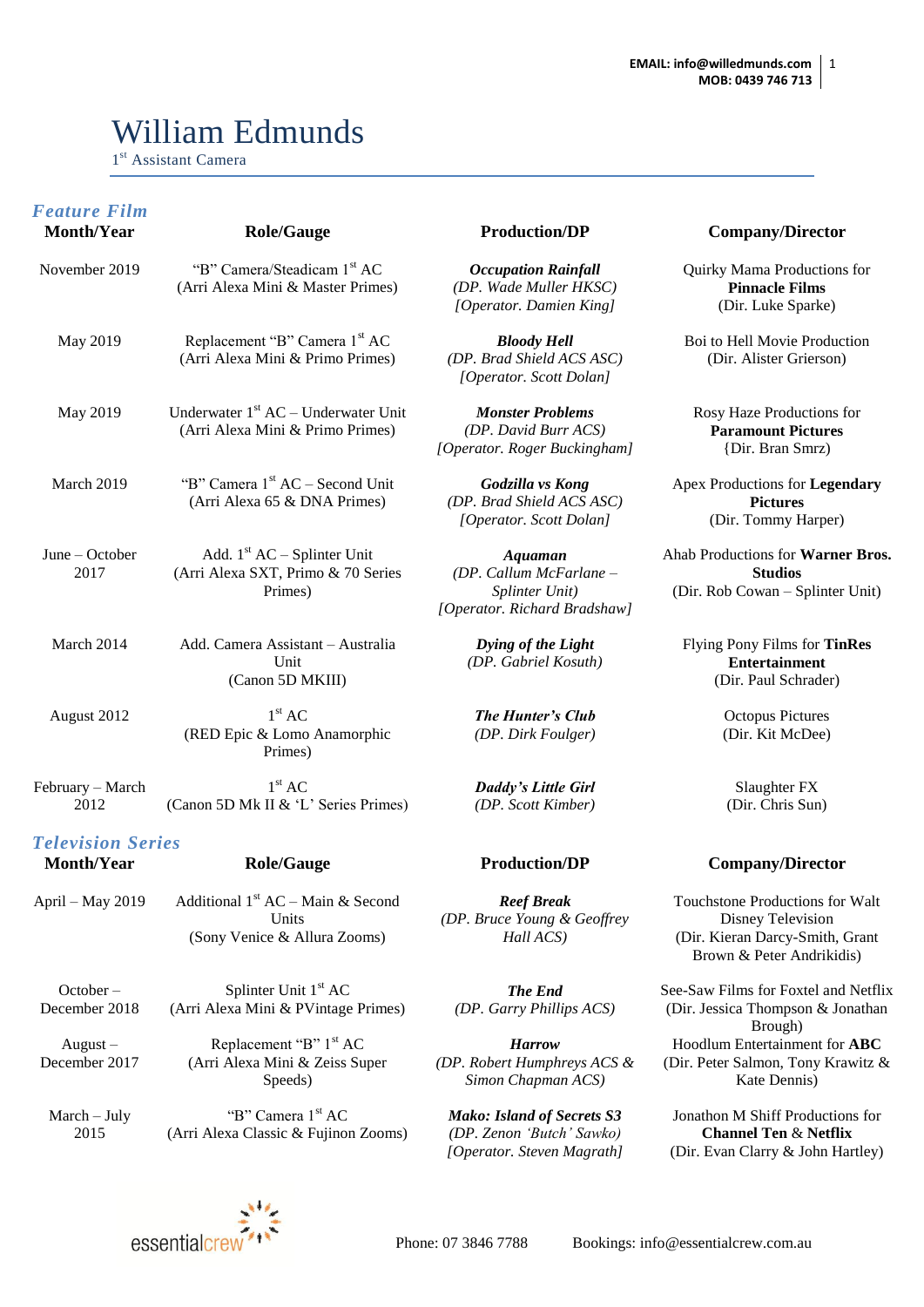#### *TVC - Selected Credits (Over 100 TVC Credits as a Camera Assistant)* **Month/Year Role/Gauge Production/Client Company/DP** December 2019 "B" Camera 1<sup>st</sup> AC (Arri Alexa Mini & Zeiss Superspeeds MkII) *Disney+ – DNA (Disney+)* December 2019 "B" Camera 1<sup>st</sup> AC (Arri Alexa Mini & Fujinon Zooms) *Hello Fresh – Skewered (Hello Fresh)* November 2019  $1<sup>st</sup> AC$ (Panasonic EVA-1 [Movi] & Canon Zooms) *Virgin Australia – Mojo (Virgin Australia)* **March 2019**  $1<sup>st</sup> AC$ (Arri Alexa Mini & Zeiss Super Speed Primes) *Suncorp Super Netball (Netball Australia)* February 2019  $1<sup>st</sup> AC$ (Sony F55 & Rokinon Primes) *Shell V-Power Mustang (Dick Johnson Racing)* August 2018 1  $1<sup>st</sup> AC$ (Arri Alexa Mini & Celere HS Primes) *Energex/Ergon (Energy Queensland)* **May 2018**  $1<sup>st</sup> AC$ (Arri Alexa Mini & Canon CN-E Primes) *State of Origin Promo (Nine Entertainment Co)* May 2018  $1<sup>st</sup> AC$ (Red Epic Dragon & Canon Zooms) *Youfoodz – Charity Balls (Youfoodz)* April 2018  $1<sup>st</sup> AC$ (Sony Venice & Cooke Anamorphic Primes) *Deadly Romance (Red Rose Foundation)* February 2018  $1<sup>st</sup> AC$ (Sony F55 & Zeiss CP.2s) [Steadicam] *Highgrove Brand (Highgrove)* January 2018  $1<sup>st</sup> AC$ (Panasonic EVA-1 & Canon Zooms) *A Day in the Life: Brisbane (Etihad Airways)* October 2017  $1<sup>st</sup> AC$ (Sony A7sII, Canon CN-E Primes & RT Motion) *Construction Skills Queensland (CSQ)* September 2017 "B" Camera 1<sup>st</sup> AC (Arri Alexa Mini, Zeiss Master Primes & Angenieux Zooms) *Aquaman – AV & Stills Promo (Warner Bros. Studios)* April 2017  $1<sup>st</sup> AC$ (RED Epix MX & Red Pro Primes) *Escape Travel (Flight Centre)*

January 2017

 $1<sup>st</sup> AC$ (Sony A7s & Zeiss CP.2 Primes)

*Prescare (Prescare)*

Exit Films (DP. James L Brown) ["B" Operator. Damien King]

Emotive (DP. Josh Flavell) ["B" Operator. Damien King]

> The Precint (DP. Rich Wang)

Augusto (DP. Drew Sturge)

Provisible Films (DP. Bernie Kavanagh)

Khemistry (DP. Mark Broadbent)

Nine Entertainment Co. (DP. Ashleigh Carter)

Fabric Films (DP. Charlie Fergusson)

Red Rose Foundation (DP. John Stokes ACS)

Light + Shade (DP. Matt Bamkin)

Ink Global (DP. Rich Wang)

The Producers (DP. Mitch Kennedy)

Framework Studio (DP. Tim Small)

Cartel Films (DP. Gerard Lambkin ACS)

> Taxi Films (DP. Adam Clark)



Phone: 07 3846 7788 Bookings: info@essentialcrew.com.au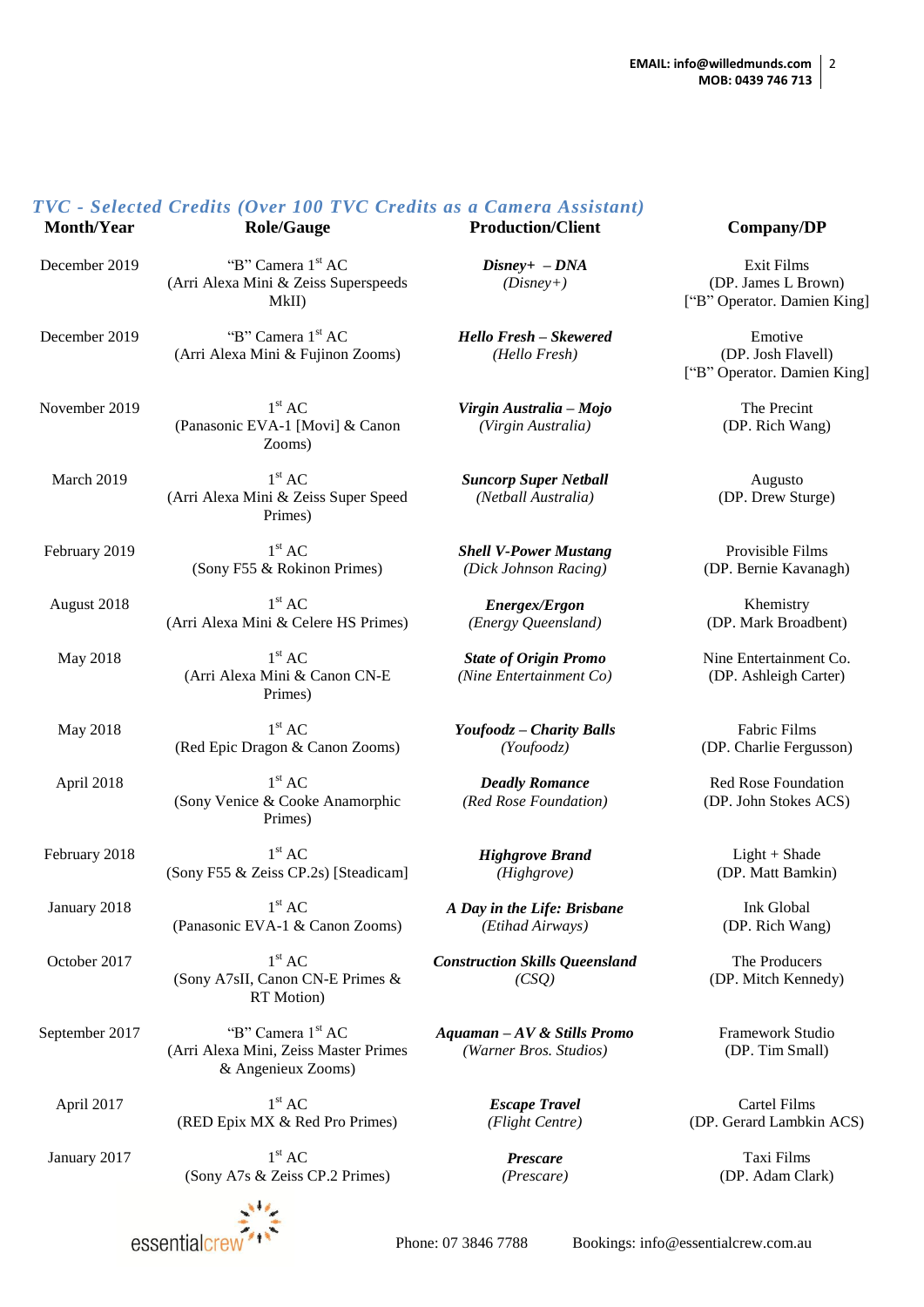#### **EMAIL: info@willedmunds.com MOB: 0439 746 713** 3

| January 2017       | 1 <sup>st</sup> AC<br>(Canon C300 & Zeiss mkII Superspeed                         | Oakley – Nathan Wilson<br>(Oakley)             | Nicked Films<br>(DP. Craig Young) |
|--------------------|-----------------------------------------------------------------------------------|------------------------------------------------|-----------------------------------|
|                    | Primes)                                                                           |                                                |                                   |
| January 2017       | "A" Camera 1 <sup>st</sup> AC<br>(Arri Alexa XT & Zeiss Master                    | <b>Pocari Sweat</b><br>(Otsuka Pharmaceutical) | 231 Company<br>(DP. Lee Eungh)    |
|                    | Primes)                                                                           |                                                |                                   |
| March 2016         | 1 <sup>st</sup> AC                                                                | <b>National Tobacco Campaign</b>               | Carbon Media                      |
|                    | (RED Epic Dragon & Rokinon Primes)                                                | 2016<br>(QLD - Department of Health)           | (DP. Mark Toia)                   |
| <b>Documentary</b> |                                                                                   |                                                |                                   |
| <b>Month/Year</b>  | <b>Role/Gauge</b>                                                                 | <b>Production</b>                              | Company/DP                        |
| November 2017      | 1 <sup>st</sup> AC                                                                | <b>The Side Show</b>                           | Finch Company                     |
|                    | (Alexa XT & Ultra Primes)                                                         | (Female Surfing Doco)                          | (DP. Matt Toll)                   |
| October 2017       | 1 <sup>st</sup> AC                                                                | <b>Ellies Pearl Farming</b>                    | AdMini                            |
|                    | (Arri Alexa Mini & Canon CN-E<br>Primes)                                          | (Ellies Pearls PTY LTD)                        | (DP. Brendan Shambrook)           |
|                    | Music Videos – Selected Credits (Over a Dozen Music Videos as a Camera Assistant) |                                                |                                   |
| <b>Month/Year</b>  | <b>Role/Gauge</b>                                                                 | <b>Band/Song</b>                               | Director/DP                       |

| March 2015     | $1^{\rm st}$ AC<br>(RED Epic & Zeiss ZF Primes)              | Sleepy Tea – Silver Birds      | Dir. Hamish Rutherford<br>(DP. Dominik Muench)    |
|----------------|--------------------------------------------------------------|--------------------------------|---------------------------------------------------|
| September 2013 | $1^{\rm st}$ AC<br>(RED Epic & RED Pro Primes)               | Elizabeth Rose - The Good Life | Dir. Liam Connor<br>(DP. Brad Francis)            |
| July 2013      | "B" Camera 1 <sup>st</sup> AC<br>(RED Epic & Rokinon Primes) | Bliss $N Eso - Act Your Age$   | Dir. Allan Hardy<br>(DP. Andrew 'Shorty' Buckley) |